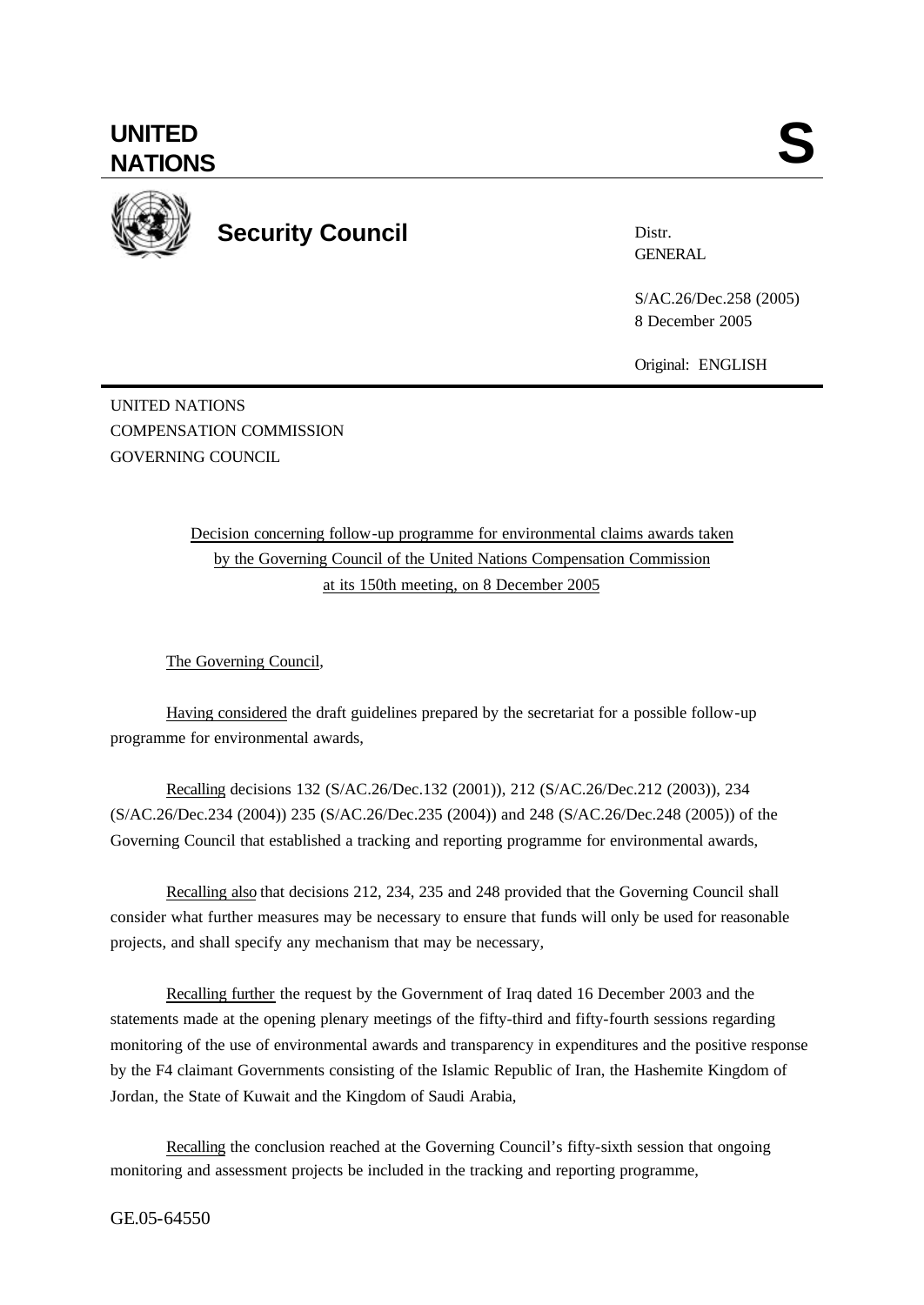Noting the first regional meeting of F4 claimant Governments and the Government of Iraq under the UNCC auspices held in Kuwait in September 2005 where these issues were discussed and, as reflected in the Executive Summary of the meeting, participants agreed to a follow-up programme and the development of detailed guidelines by the Governing Council,

Recalling the conclusion reached at the Governing Council's fifty-seventh session acknowledging the initiative taken by the F4 claimant Governments and the Government of Iraq and directing the secretariat to prepare detailed guidelines for monitoring the technical and financial aspects of the environmental projects,

Noting the second regional meeting of F4 claimant Governments and the Government of Iraq under UNCC auspices held in Geneva in November 2005 where, as reflected in the Executive Summary of the meeting, participants reviewed and considered the draft guidelines prepared by the secretariat and recommended that they be presented to the Governing Council,

Noting also as reflected in the Executive Summary of the second regional meeting, that the costs of a possible follow-up programme would be borne by the claimant Governments,

1. Decides to adopt the guidelines for the environmental awards follow-up programme, as annexed to the present decision, and directs the Executive Secretary to take the necessary steps to implement the programme;

2. Directs the Executive Secretary to deduct, on a biannual basis, a portion of the F4 awards, as agreed between the secretariat and the F4 claimant Governments, to cover any expenditures incurred by the UNCC for this purpose;

3. Directs also that the Executive Secretary withhold 15 per cent of the total F4 awards that fall within the scope of the follow-up programme, to each of the F4 claimant Governments, from the last payments to each Government and to release the withheld amounts upon satisfactory completion of the environmental projects. Where projects with long duration are being implemented in multiple phases, the Governing Council may decide to withhold a higher percentage of the relevant awards to be released proportionally to the successful completion of each phase;

4. Decides that for the five projects of long duration with awards greater than US\$50 million, the claimant Government shall submit a proposal, prior to commencement, for phasing of the project and the allocation of award funds for each phase to the Governing Council for its approval;

5. Reaffirms that the relevant provisions of decisions 17 (S/AC.26/Dec.17 (1994)) and 18 (S/AC.26/Dec.18 (1994)) and other relevant Governing Council decisions continue to apply;

6. Decides that prior to the eventual disestablishment of the UNCC Governing Council, the Council will consider further arrangements with regard to its review functions as set out in the guidelines.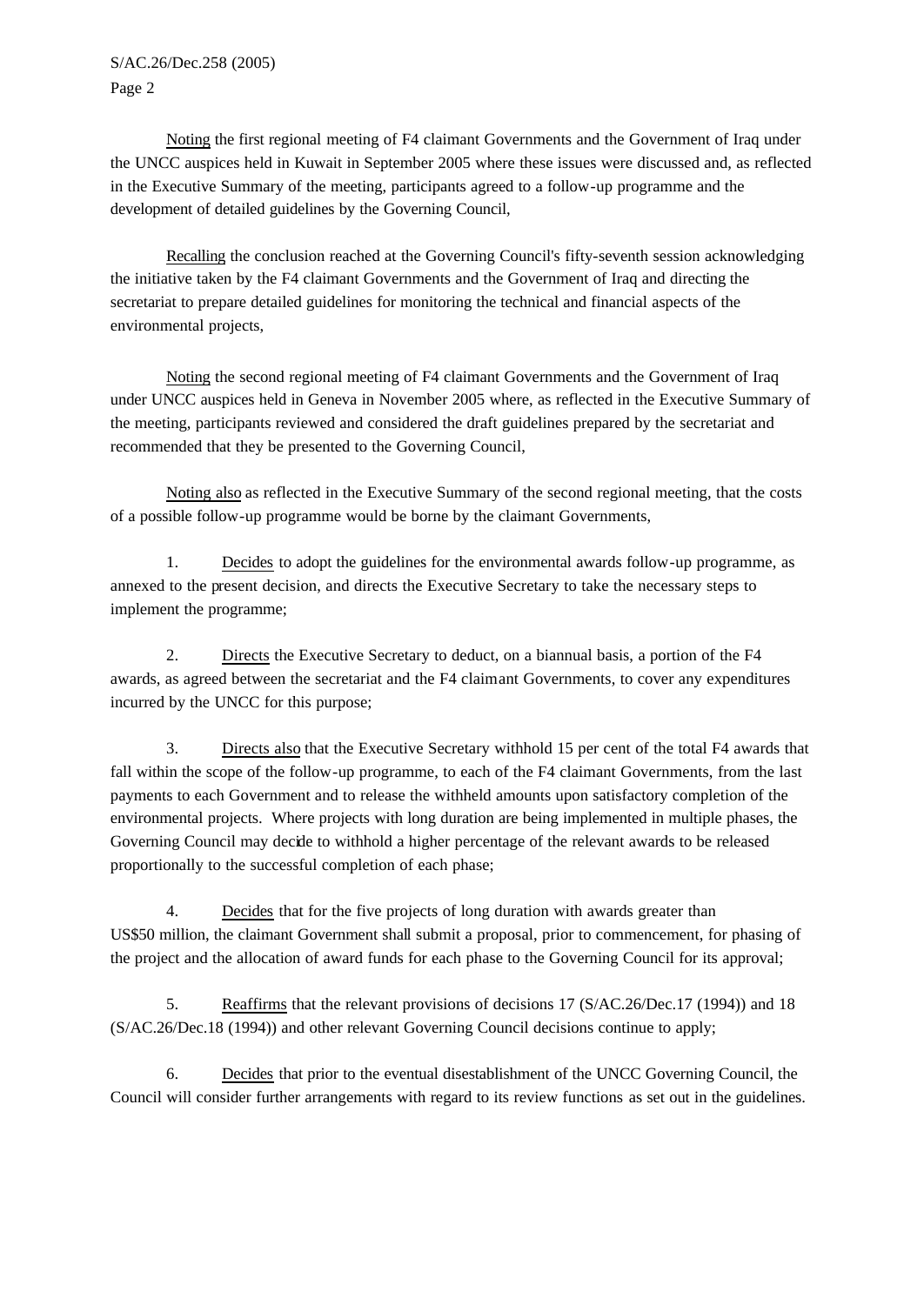Annex

## GUIDELINES FOR THE FOLLOW-UP PROGRAMME FOR ENVIRONMENTAL AWARDS

#### I. SCOPE AND PROCESS OVERVIEW

1. These guidelines will be used to monitor technical and financial aspects of projects funded by awards in the category F4 environmental claims that are covered by the Follow-up programme for environmental awards (the "Programme"). Information about the claims involved, including claim and instalment numbers and award amounts, is given in annex I to this document.

2. The Programme is established pursuant to paragraph 6 of Governing Council decision 132, concerning the first instalment of F4 claims and paragraph 5 of Governing Council decisions 212, 234, 235 and 248 concerning the third, fourth and fifth instalments of F4 claims. By paragraph 6 of decision 132, the Governing Council established a tracking and reporting programme

"to ensure that funds are spent on conducting the environmental monitoring and assessment activities in a transparent and appropriate manner and that the funded projects remain reasonable monitoring and assessment activities".

3. In paragraph 5 of Governing Council decisions 212, 234, 235 and 248, the Governing Council further directed that,

"to ensure that funds are spent on conducting the environmental remediation activities and *monitoring and assessment activity* in a transparent and appropriate manner and that the funded projects remain reasonable remediation activities *and monitoring and assessment activity*, claimant Governments are directed to submit to the secretariat every six months progress reports concerning the status of the funds received and the environmental remediation projects *and monitoring and assessment activity*. The secretariat will keep the Governing Council informed of such progress reports for any appropriate action that may be required. The Governing Council shall consider what further measures may be necessary to ensure that the funds will only be used for reasonable remediation projects *and monitoring and assessment activity*, and shall specify any mechanism that may be necessary *or take any appropriate action that may be required*" (text in italics appears only in decision 248).

- 4. The Programme is a cooperative process involving:
	- (a) The Governments of Iran, Jordan, Kuwait and Saudi Arabia ("claimant Governments");
	- (b) The Government of Iraq;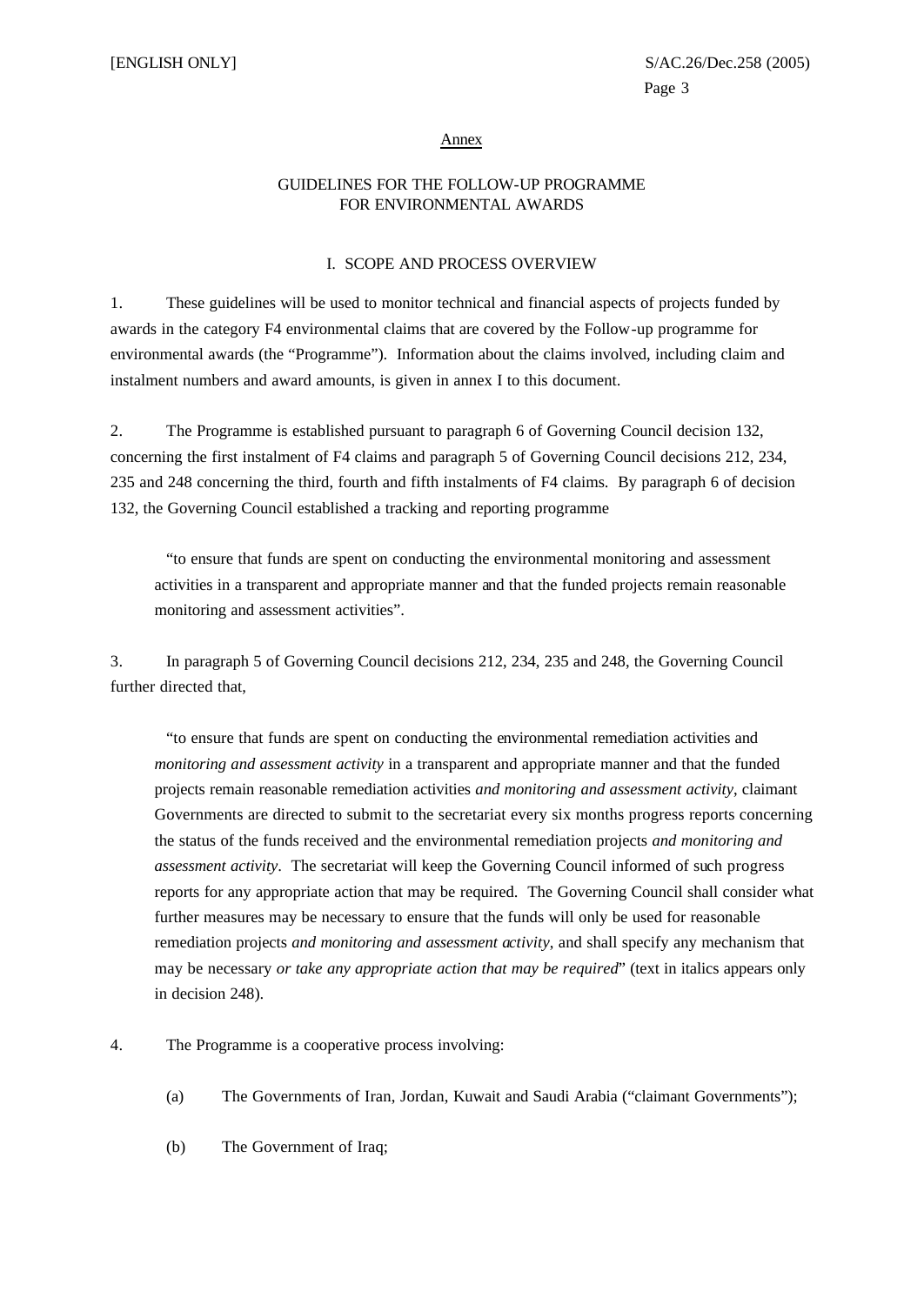S/AC.26/Dec.258 (2005) [ENGLISH ONLY] Page 4

(c) International or local experts who are independent with respect to the projects (the "Independent Reviewers"), as described in the Executive Summary of the September 2005 Meeting of the Claimant Countries, Iraq and the UNCC;

(d) The Governing Council of the UNCC (the "Governing Council"); and

(e) The secretariat of the UNCC (the "secretariat").

5. The role of each of these entities in carrying out the Programme and the guidelines that apply to each of them are set out below. A flowchart of the process is attached here as annex II. In summary, the Programme will function as follows. The UNCC will monitor the Programme. Claimant countries will provide regular technical and financial reports for each project to the Independent Reviewers, according to the criteria and guidelines set out below. The Independent Reviewers will report their evaluation of the projects to the secretariat. The secretariat will, in turn report to the Governing Council.

6. Section II lists the entities involved in the Programme and describes their respective activities and the types of reports that they are required to produce. Sections III and IV set out the technical and financial review and reporting guidelines applicable to remediation and restoration projects; and Section V specifies the technical and financial guidelines that apply to monitoring and assessment projects. Section VI contains the guidelines for the selection of the Independent Reviewers.

### II. ENTITIES INVOLVED AND THEIR ROLES

#### A. Claimant Governments

7. The claimant Governments are responsible for the implementation of the remediation and restoration projects and for the management of award funds.

#### 1. Activities

8. Each claimant Government will decide how projects are to be implemented and funds are to be allocated, based on the reports and recommendations of the F4 panel of Commissioners, as approved by the Governing Council. UNCC monitoring will be implemented through the system of reporting and evaluation set out in these guidelines.

9. Each claimant Government will recommend experts to the UNCC, to act as Independent Reviewers of the projects, based on the criteria set forth in section VI.A. below. The claimant Government will provide the name, curriculum vitae (including a personal statement of independence and impartiality, interest and potential contribution) and a disclosure statement for each candidate for review and approval of the UNCC.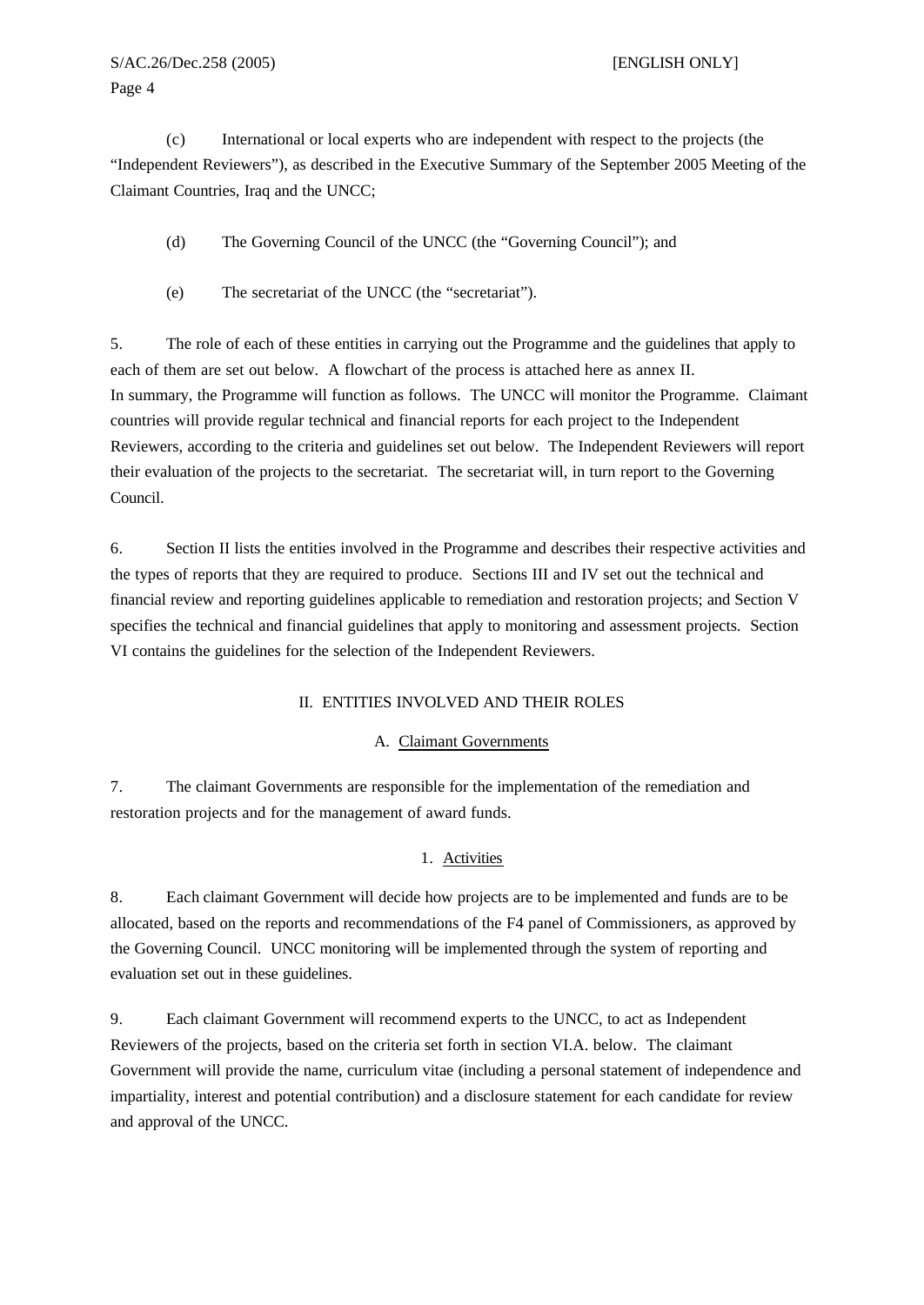10. Each claimant Government will designate a national focal point ("NFP") that will be the link between the agencies responsible for the projects and the UNCC. As mentioned in the Discussion Paper of September 2005, a regional committee of NFPs from claimant Governments and Iraq will meet for coordination, cooperation and exchange of information, as necessary.

11. The claimant Governments are responsible for reporting and responding to requests for information about ongoing monitoring and assessment projects and remediation and restoration projects. This includes reporting at least every six months to the Independent Reviewers, providing access to documents, project sites and personnel to the Independent Reviewers and to the UNCC. The claimant Governments will provide information to the Independent Reviewers, to support their production of semiannual progress reports to the UNCC on each project, on a schedule to be agreed with the Independent Reviewers. In addition, claimant Governments shall ensure that the contractors and other personnel engaged in implementation of the projects cooperate with the Independent Reviewers and the UNCC.

#### 2. Reports

12. Pursuant to the direction of the Governing Council, claimant Governments are required to report at the beginning of each project and every six months, to enable the UNCC to ensure that funds are spent on conducting the environmental remediation and restoration activities in a transparent and appropriate manner and that the funded projects remain reasonable remediation activities. Every six months, each claimant Government will report to the UNCC, through the Independent Reviewers, on its ongoing monitoring and assessment projects, according to the procedures set out in section V below. Critical stages in the implementation of the remediation and restoration projects on which information should be reported are:

(a) Initial planning phase – Key decisions will be made during this period, and the claimant Governments should ensure that the UNCC is kept informed, through the Independent Reviewers, in a timely manner. During the initial planning phase, work plans will be defined (including long-term environmental monitoring plans to guide project implementation over time); draft agreements with public or private contractors will be developed; contracts will be established; environmental and financial assessments will be prepared; and any necessary field tests of restoration approaches are to be completed. In developing their initial work plans, claimant Governments should submit to the Independent Reviewers detailed summaries of any changes that have been made to the approach recommended by the F4 panel.

(b) Project implementation – During the project implementation phase, the claimant Governments will report regularly to the UNCC, through the Independent Reviewers, on work progress, financial and environmental performance of the projects.

(c) Project modifications or problems are identified – Each claimant Government has a continuing responsibility to provide timely reports to the Independent Reviewers whenever it proposes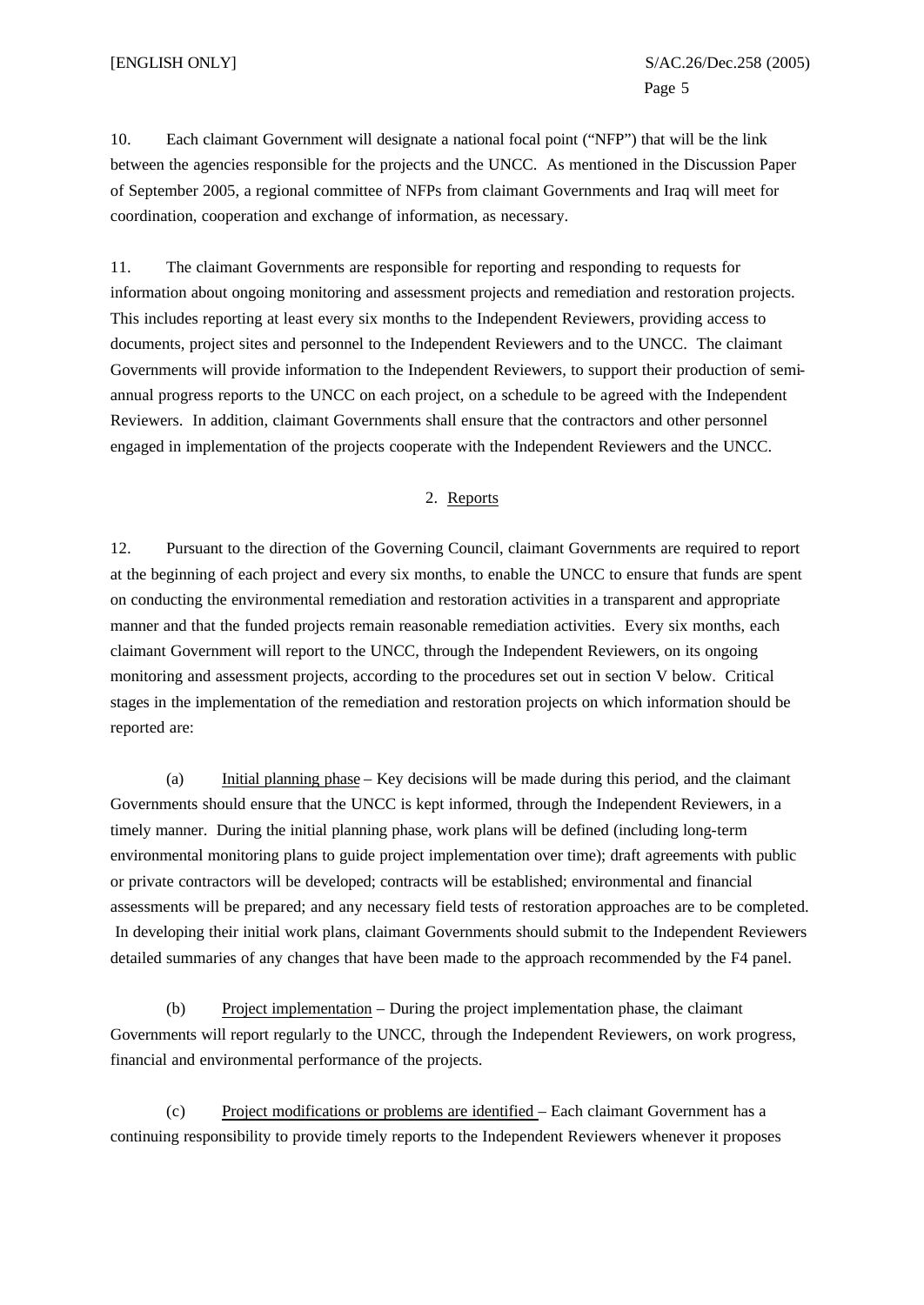to make material technical or financial modifications to the projects, or if it identifies a significant problem with a project. When a claimant Government modifies a project, the Independent Reviewers should be notified and provided with a summary of the modification, as well as the reasons for the proposed modification and any anticipated environmental, financial/economic and scheduling implications. A claimant Government will notify and consult with the Independent Reviewers regarding any financial or technical problems, as soon as the Government becomes aware of the problem.

13. Claimant Governments will submit documents and information as requested by the Independent Reviewers for their technical and financial evaluation of projects. Such documents and information will include, but are not limited to, those relating to:

- (a) Procurement standards;
- (b) Terms of reference for implementation of the projects;

(c) Details of consultants and contractors, and all contracts including those with principal contractors, subcontractors and consultants;

- (d) Contract value, scope of work and contract duration for each project;
- (e) Project work plans and detailed project budgets;
- (f) QA/QC protocols for technical and financial monitoring;
- (g) Criteria for the evaluation of remediation or restoration programmes;

(h) Research reports and field studies documenting the rationale for the selection of remediation and restoration approaches that are different from the approach recommended by the F4 panel;

(i) Periodic technical monitoring reports, as requested by the Independent Reviewers, consistent with the Technical Review and Reporting Guidelines in section III below;

(j) Periodic financial monitoring and audit reports, as requested by the Independent Reviewers, including audited statements on expenditures related to the level of implementation, consistent with the Financial Review and Reporting Guidelines in section IV below.

14. For accomplishing its verification tasks, the UNCC will rely primarily on progress reports provided by the Independent Reviewers, based on information submitted to them by the claimant Governments. The UNCC may directly request that a claimant Government provide any documents or information that the UNCC considers to be necessary for its verification tasks.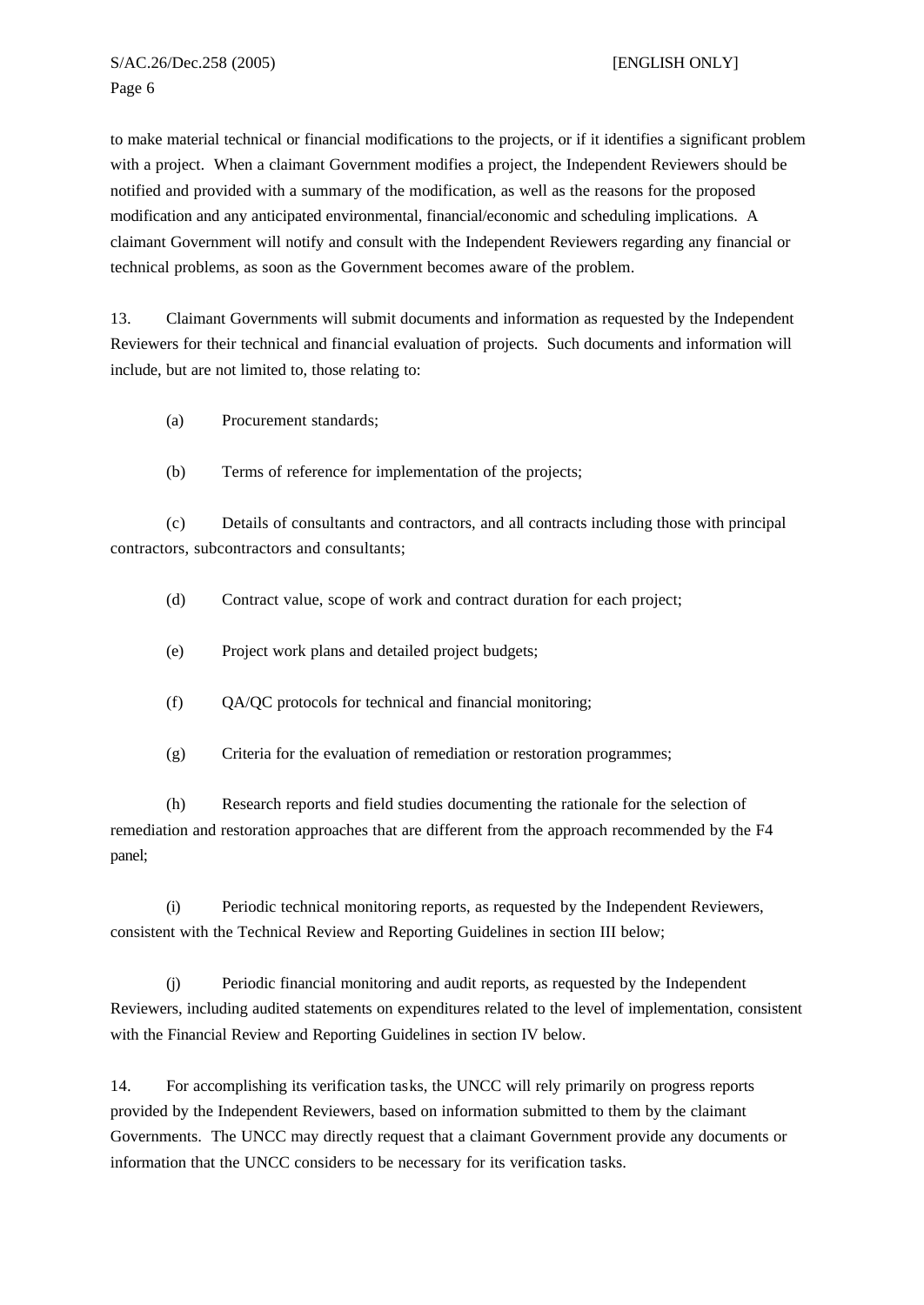## B. Independent Reviewers

15. The Independent Reviewers are responsible for evaluating projects according to the technical and financial guidelines and reporting their findings to the UNCC. Independent Reviewers shall be prominent international or local experts proposed by the claimant Governments and approved by the UNCC, as described in section VI below. They shall be assisted by necessary support or management staff.

# 1. Activities

16. The main responsibilities of the Independent Reviewers are (a) to follow each project closely in cooperation with the claimant Governments and to provide regular monitoring and evaluation reports to the UNCC on the implementation of the remediation/restoration projects according to the technical and financial guidelines; (b) to identify any material modifications in the projects; (c) to identify significant problems that may arise in the implementation of the remediation/restoration projects; and (d) to notify the secretariat of any such modifications and problems in a timely manner. The reports of the Independent Reviewers will be based on documents provided by claimant Governments, site inspections and discussion with project personnel, that they determine to be necessary.

17. The Independent Reviewers will also report to the UNCC on the monitoring and assessment projects as described in section V below.

#### 2. Reports

18. The Independent Reviewers will submit to the UNCC a detailed report reviewing and evaluating each remediation/restoration project. Each report will identify the sources of information on which the evaluation is based and explain the reasoning in detail, on a schedule mutually agreed with the UNCC to meet the requirement that the secretariat report to the Governing Council every six months. The report should include:

- (a) A concise summary of project plans;
- (b) A concise statement of project status;
- (c) A concise summary of the results of any environmental assessments;

(d) A summary of periodic and total expenditure reported by claim number and claim element;

(e) A detailed evaluation of whether the technical and financial aspects of the projects remain reasonable;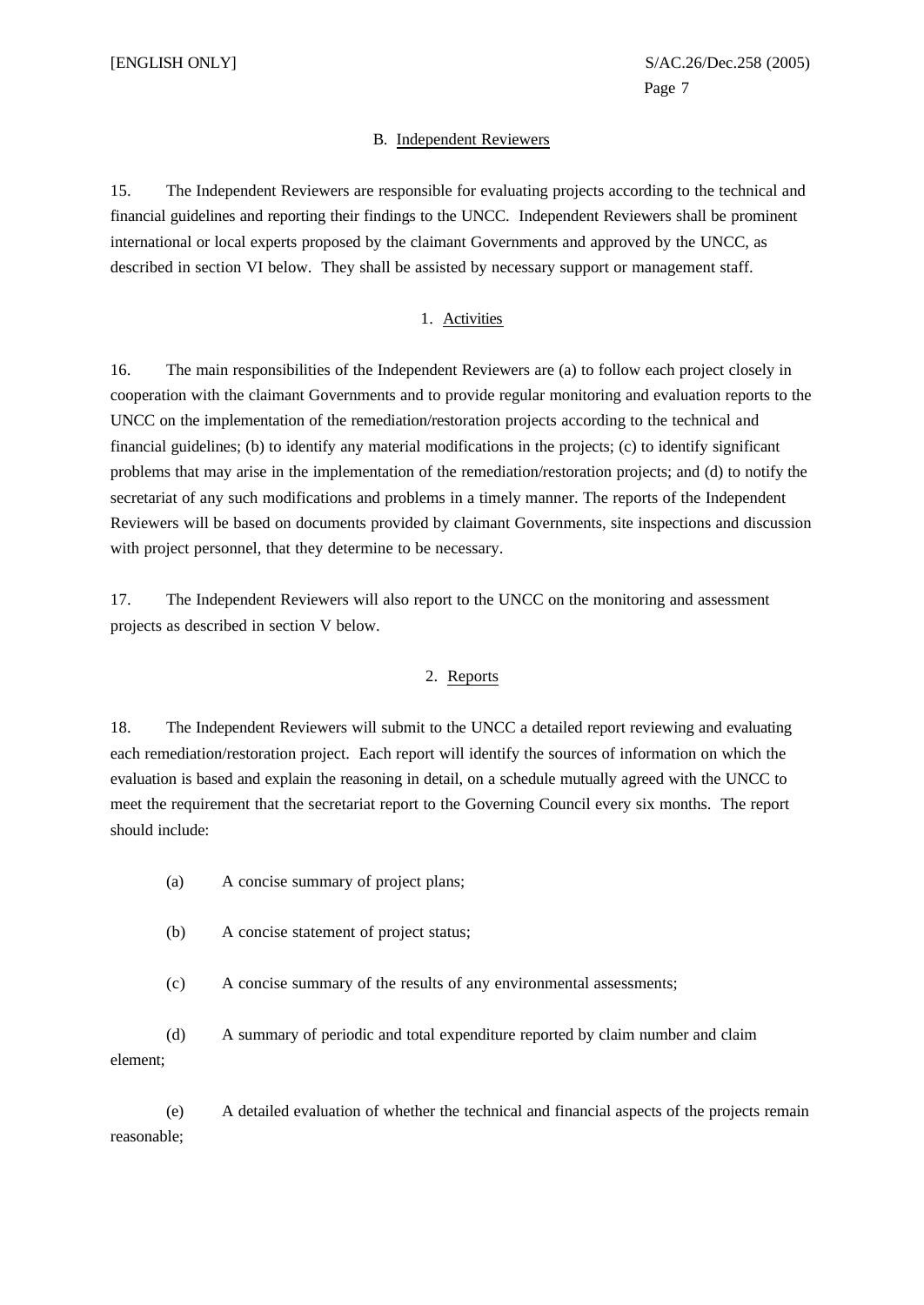(f) Any other information, which in the opinion of the Independent Reviewers will assist the UNCC to determine whether the project continues to be a reasonable remediation/restoration project.

19. Key documents that the Independent Reviewers determine to be necessary for the UNCC to understand their report should be attached to the report. The Independent Reviewers will also provide a list of documents and other information that were considered in the preparation of the report, with a brief description of such documents and information.

20. The Independent Reviewers will inform the UNCC secretariat of any material modification to a project or significant problems in its implementation as soon as they become aware of such a modification or problem. They will provide an evaluation of the modification or problem to the UNCC on an expedited basis. Each semi-annual report to the UNCC will include an appendix giving a brief description of matters that arose during the review period, but which were not referred to the UNCC because the Independent Reviewers determined that they were not material or significant.

21. Every six months (or whenever requested by the UNCC), the Independent Reviewers will also submit to the UNCC a report on the monitoring and assessment projects, as described in section V below.

## C. Iraq

## Activities

22. The Government of Iraq will designate a national focal point for contacts with the claimant Governments and the UNCC. As mentioned in the Discussion Paper of September 2005, a regional committee of NFPs from Iraq and claimant Governments will meet for coordination, cooperation and exchange of information, as necessary. The Government of Iraq will be informed of the projects and the progress made therein through meetings of the NFPs.

23. The Government of Iraq will be provided by the secretariat with copies of the final reports of the Independent Reviewers for Iraq's response and comments. Any response or comments received from Iraq by the secretariat will be submitted to the Governing Council.

24. It is noted that Iraq and the claimant Governments may cooperate through a regional cooperation programme that should also provide a means for Iraq to receive information about the environmental projects. The Government of Iraq may provide its views and comments through the meetings of the NFPs and through the UNCC.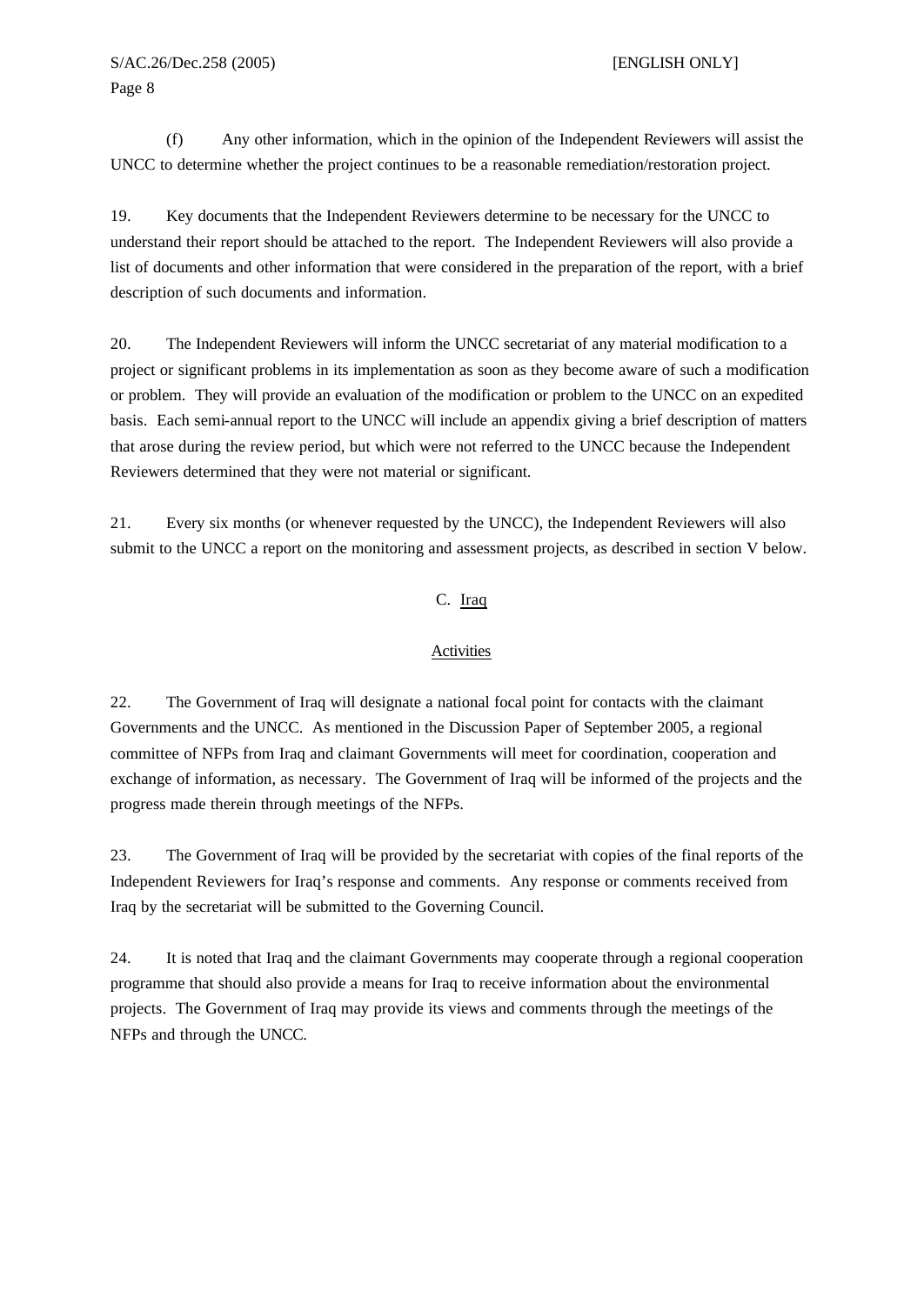#### D. UNCC secretariat

25. A small staff capable of addressing the scientific, economic and financial issues that will arise in relation to the monitoring and assessment activities or restoration and remediation projects will be attached to the secretariat. The secretariat will, as necessary, retain experts in appropriate fields to assist in project evaluation and reporting to the Governing Council.

## 1. Activities

26. The secretariat will work cooperatively with the claimant Governments and the Independent Reviewers to implement the Programme. In particular, it will communicate to the claimant Governments and the Independent Reviewers the needs and focus of the UNCC and indicate information that is needed by the Governing Council. The functions of the secretariat include undertaking site inspections, holding discussions with the claimant Governments or the Independent Reviewers and requesting information or additional reports on the monitoring and assessment activities and restoration and remediation projects. The secretariat will work with the Independent Reviewers to establish a schedule for the submission of semi-annual reports.

27. The secretariat will assess the environmental, economic and financial consequences of proposed work plans, project modifications and project implementation. The secretariat will refer any issues of significant concern to the Governing Council without delay.

# 2. Reports

28. Every six months, the secretariat will submit to the Governing Council an assessment of whether the funds awarded for environmental projects "are spent on conducting the environmental remediation activities and monitoring and assessment activity in a transparent and appropriate manner, and [whether] the funded projects remain reasonable remediation activities and monitoring and assessment activity". This assessment will be based on the reports of the Independent Reviewers.

### E. UNCC Governing Council

29. The Governing Council will be responsible for deciding whether funds awarded for environmental projects "are spent on conducting the environmental remediation activities and monitoring and assessment activity in a transparent and appropriate manner, and [whether] the funded projects remain reasonable remediation activities and monitoring and assessment activity" based on periodic secretariat reports.

30. The Governing Council will decide on the steps that should be taken in respect of "unreasonable" activities that may be identified in any reports submitted by the secretariat. "Unreasonable activities" may relate to procedural, financial or environmental matters.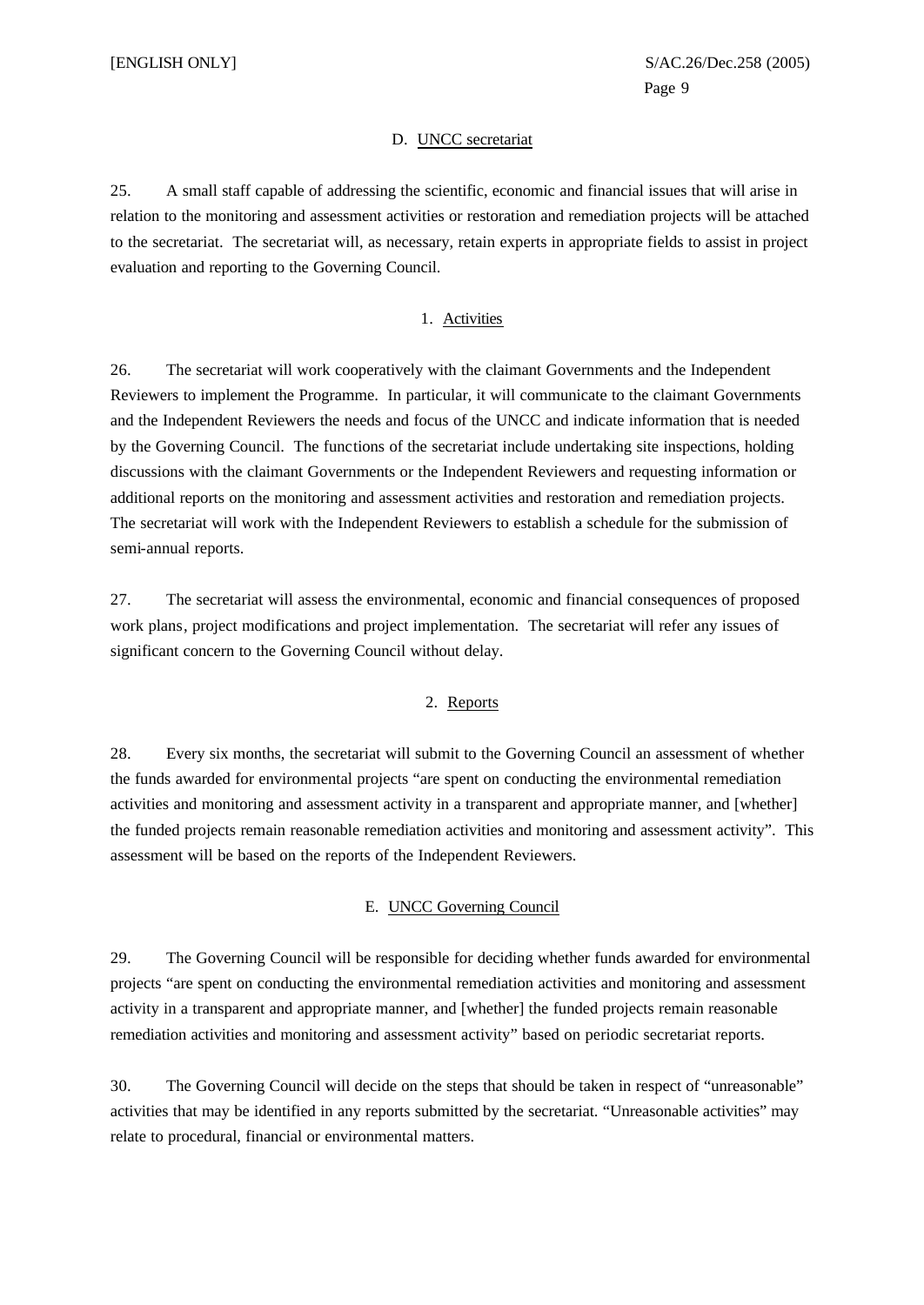31. The Governing Council will direct the secretariat to withhold 15 per cent of each award, to be deducted from the last payments to each Government, to be released upon satisfactory completion of the environmental projects. Where projects with long duration are being implemented in multiple phases, the Governing Council may decide to withhold a higher percentage of the relevant awards to be released proportionally to the successful completion of each phase.

32. The provisions of decisions 17, 18, and other relevant Governing Council decisions will continue to apply.

# III. GUIDELINES FOR TECHNICAL REVIEW AND REPORTING FOR REMEDIATION/RESTORATION PROJECTS

# A. General principles for remediation/restoration projects

33. The F4 panel has outlined the following seven general principles for guidance in the development and implementation of environmental remediation projects (third, fourth and fifth F4 reports).

"(a) Remediation approaches or techniques that pose unacceptable risks of ecological harm should be avoided.

"(b) Remediation activities should be undertaken only if they are likely to result in more positive than negative effects.

"(c) Remediation techniques that facilitate natural recovery processes should be preferred, and active remediation should build on and enhance natural recovery that has already occurred.

"(d) Remediation should rely on proven and well-established technologies and techniques in preference to experimental or untested approaches.

"(e) The effectiveness of remediation activities should be monitored to ensure that remediation targets are met. Remediation programmes should be designed to be sufficiently flexible and responsive to new information obtained from such monitoring.

"(f) Where more than one remediation approach or technique is appropriate to achieve a desired remediation goal, the most cost-effective option should be selected.

"(g) Remediation decisions should consider both the short-term and long-term effects of remediation activities on neighbouring ecosystems, including transboundary effects."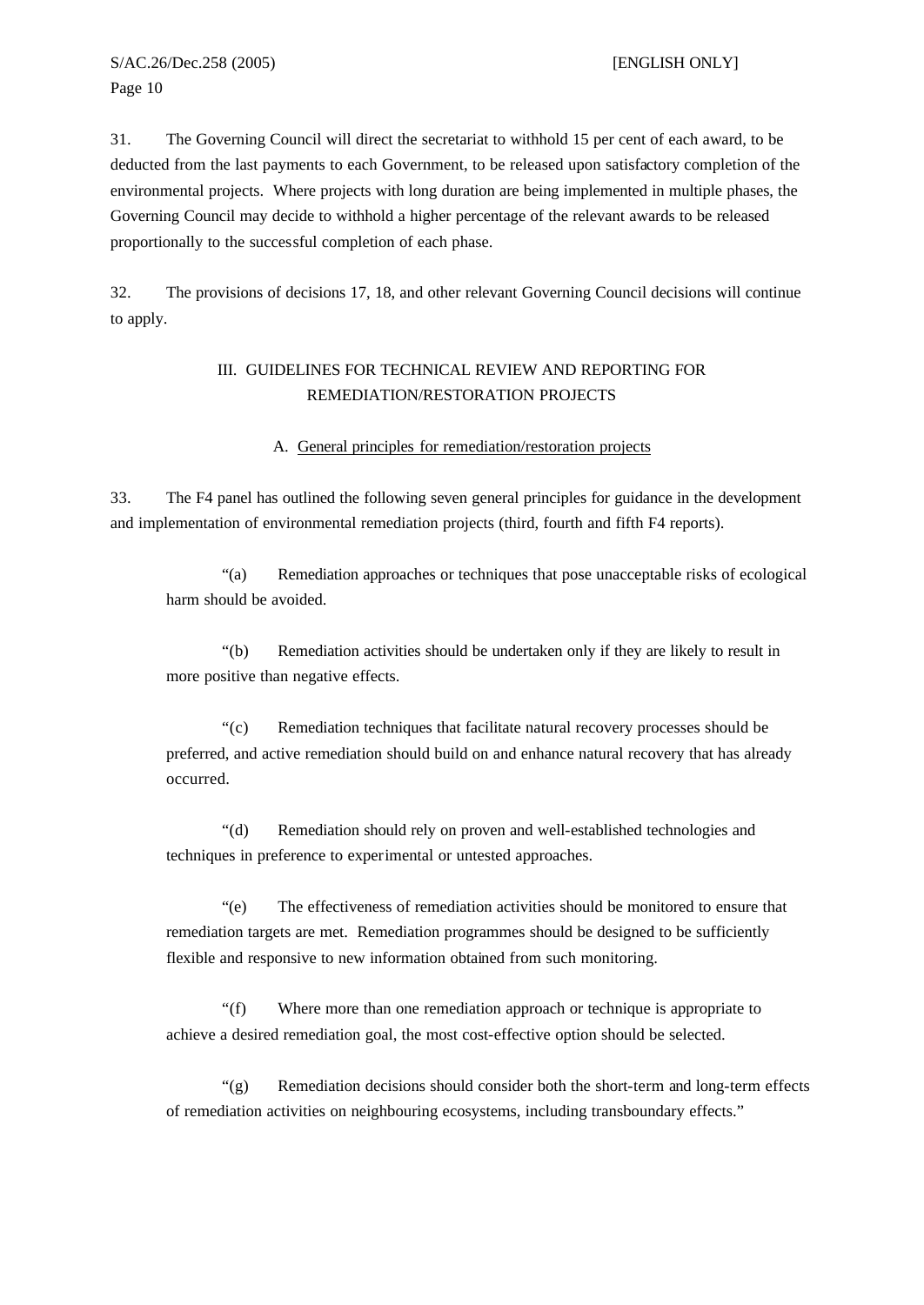34. The panel has also stressed that "primary emphasis must be placed on restoring the environment to pre-invasion conditions, in terms of its overall ecological functioning rather than removal of specific contaminants or restoration of the environment to a particular condition." (third F4 instalment report, paragraph 48.)

35. A long-term monitoring plan that collects relevant data before, during and after remediation or restoration activities should be carefully integrated into the remediation project. In the course of remediation, remediation activities should be adapted in response to data and analysis developed through such a monitoring programme. This will provide opportunities to identify and address negative impacts of remediation activities, if any arise. It will also assist in identifying successful remediation or restoration approaches.

36. The criteria for the evaluation of the remediation or restoration project should be specified before the monitoring programme is implemented. The claimant Government's planning team should consider carefully how data collected by the monitoring programme will be used to evaluate and, where appropriate, alter remediation decisions. Where quantitative indicators of ecological conditions are used, it is essential to determine in advance an appropriate sampling approach on the basis of which meaningful statistical comparisons can be made.

#### B. Technical monitoring indicators

37. For the Follow-up programme, the UNCC will rely on the claimant Governments for information on the design, implementation and performance of remediation measures. With respect to engineering components of the projects, this will include summary information on the technical specifications and rationale for the selection of remediation and restoration technologies and approaches. Of particular interest to the UNCC in assessing projects is information summarizing the results from further field tests to support the design and implementation of remediation and restoration projects, and the implications of such tests for the final selection of approaches.

38. In addition, the UNCC's technical assessment of the reasonableness of projects will include consideration of information on progress in achieving the schedules proposed by the claimant Governments. This will include, as appropriate, information on the physical progress achieved with specific projects (e.g., the proportion of the site area remediated) as well as other indicators of progress, such as drafts of contracts for conducting remediation activities.

39. The UNCC will also expect the claimant Governments to develop and report information on environmental indicators and related performance criteria that can be used to track the progress and effectiveness of restoration measures as compared to well-functioning reference ecosystems.

40. Environmental performance indicators, based on the conditions of each specific project area, should be developed to measure and track the type and extent of environmental restoration that is intended for each remediation/restoration project. Collectively, for each project the indicators should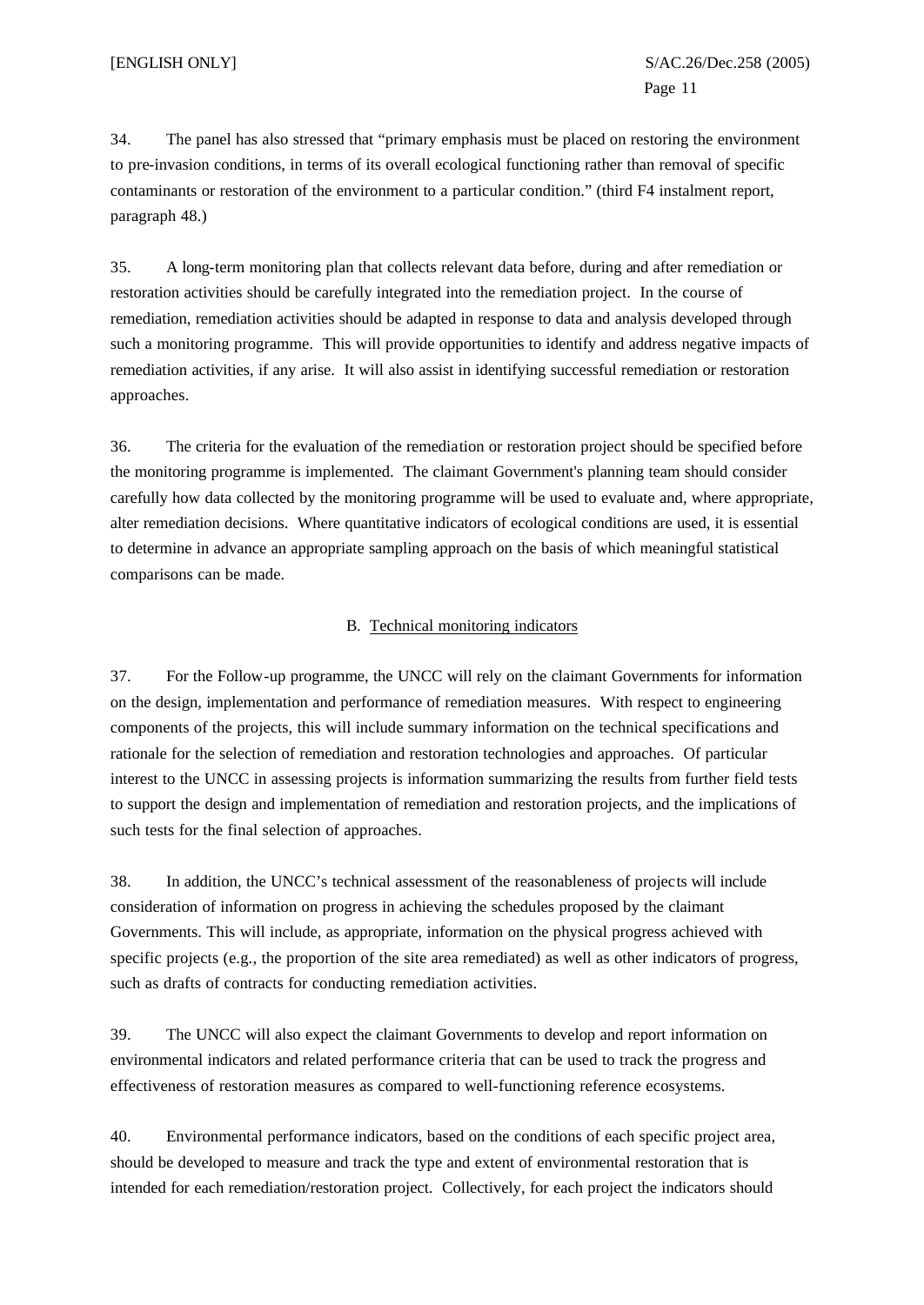be those that can assist in evaluating whether the damaged resource is making adequate progress towards recovery as a result of the measures taken. Indicators should be selected to represent a variety of levels of ecosystem organization as appropriate for the particular project. These include such factors as (a) genetic, (b) species/population, (c) ecosystem, (d) community, and (e) landscape (see Holl, K.D. and J. Cairns, "Monitoring and Appraisal" in Handbook of Ecological Restoration, Perrow, M. and A. Davy, Cambridge University Press, 2002, page 422). Indicators should be selected to track positive restoration progress as well as any unintended adverse consequences of the restoration measures, particularly damage to neighbouring and previously undamaged ecosystems (e.g., remediation-induced sedimentation in undamaged marine environments adjacent to areas being remediated).

41. As widely recommended in the literature on monitoring environmental restoration projects, goals specified as performance criteria should be developed for each environmental indicator (see for example, Holl & Cairns, 2002; Society for Ecological Restoration International, Primer on Ecological Restoration). Such criteria will be useful for determining the rate of environmental progress and for ascertaining when restoration is complete. To the maximum extent feasible, performance criteria should be based on conditions in well-functioning reference ecosystems similar to the one being restored and for which there is empirical information about the state of the environmental indicators. Because of the inherent variability within ecological types, performance criteria are often defined in terms of an indicator's range of values across well-functioning, comparable ecosystems (see Holl & Cairns, page 413).

42. More generally, environmental indicators and performance criteria should be chosen to provide empirical evidence of the effectiveness of the restoration measures in returning the damaged resource to a well-functioning condition. A well-functioning ecosystem can be characterized by a variety of attributes. Guidance developed by international experts on restoration science, practice and policy suggests that a well-functioning system includes a characteristic assemblage of native species, the presence of key functional groups of organisms necessary for development or stability of the restored ecosystem, the ability of the system to reproduce and sustain itself over time, the demonstrated resiliency of the system to stress, and the integration of the restored ecosystem into the larger ecological and social matrix of the landscape (see, e.g., www.ser.org/content/guidelines\_ecological\_restoration.asp). The published literature on ecological restoration includes more detailed guidance on measuring restoration progress for specific ecosystems – see, for example, an approach that was developed for monitoring restoration of terrestrial ecosystems (www.cse.csiro.au/research/ras/efa/). While the UNCC does not have a preference for any specific approach, it will expect Independent Reviewers to evaluate the actual or potential success of restoration projects by reference to indicators of progress toward well-functioning, comparable ecosystems. Whenever necessary, the Independent Reviewers should verify restoration progress through field visits to the sites.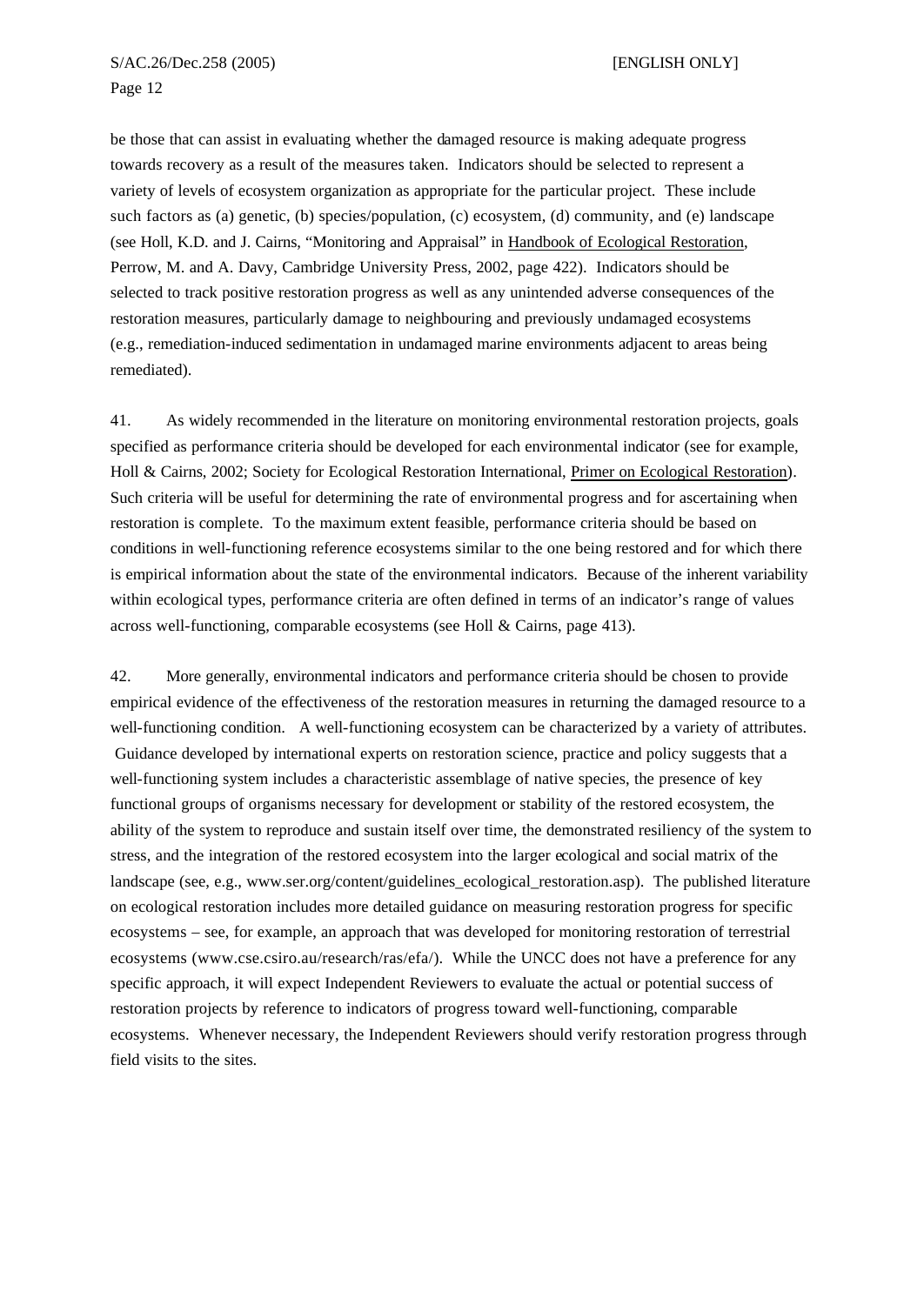#### C. Material changes to projects

43. Where a claimant Government is proposing material changes to the projects as outlined in the F4 panel reports and annexes, the UNCC will consider the views of the Independent Reviewers on the extent to which the revised approach is better able to achieve appropriate remediation/restoration objectives. In particular, the Independent Reviewers should base their assessment of the proposed modification on empirical information on environmental indicators that demonstrates that the revised approach is a more effective way of achieving the remediation/restoration objectives. To the maximum feasible extent, data from field trials comparing the alternative approaches will be preferred. Such trials should be at a scale and for a duration appropriate to demonstrate the relative merits of the alternatives. In addition the Independent Reviewers should consider whether a change would have any significant unintended adverse consequences, particularly on neighbouring and previously undamaged ecosystems.

#### D. Phasing of projects

44. A phased approach should be taken to implementation of projects with long duration. Phasing is consistent with the F4 panel's recommendation that "(t)he effectiveness of remediation activities should be monitored to ensure that remediation targets are met. Remediation projects should be designed to be sufficiently flexible and responsive to new information obtained from such monitoring". Phasing would allow a particular restoration approach to be tested and evaluated for a smaller area before decisions are made to implement the approach across the entire area proposed to be remediated or restored.

# IV. GUIDELINES FOR FINANCIAL REVIEW AND REPORTING FOR REMEDIATION/RESTORATION PROJECTS

45. The UNCC's assessment to determine whether remediation and restoration projects remain reasonable will consider financial monitoring and audit information for all projects. To assist this assessment, claimant Governments should develop policies and procedures that ensure full transparency in management of funds awarded by the UNCC. In this regard, claimant Governments should:

(a) Establish and maintain full control over the project including the management of the award funds and responsibility for the disbursement of funds to contracted parties.

(b) Ensure transparent, competitive and effective procurement in compliance with applicable national laws and standards of international practice.

(c) Ensure that contracts for remediation and restoration projects are designed to be flexible enough to accommodate changes to work programmes that may be suggested by the Independent Reviewers or the UNCC.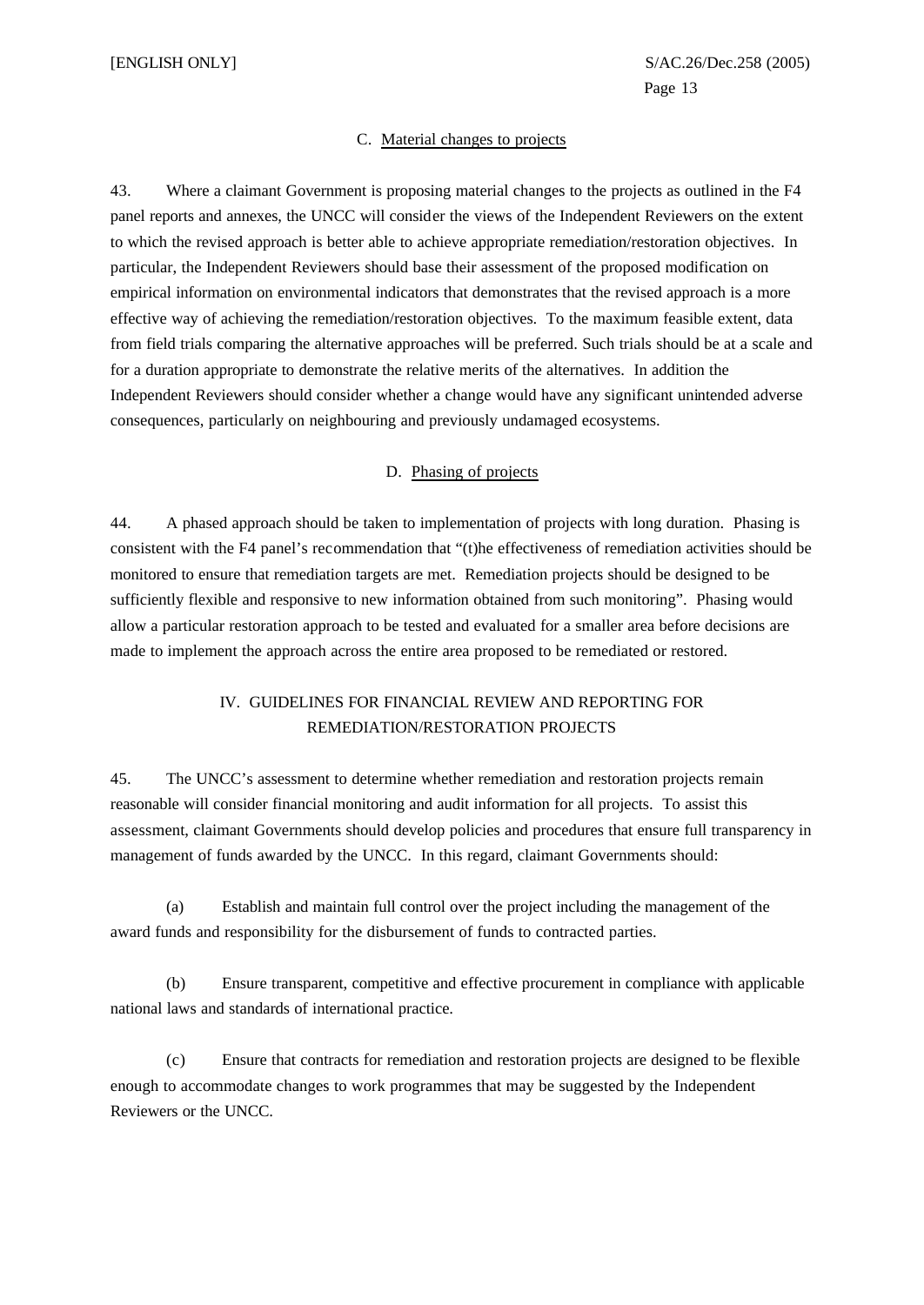(d) Assume financial management and accountability for all projects, including the capacity and competence to:

- (i) Record all transactions and balances;
- (ii) Disburse funds to contractors in a transparent and accountable manner;
- (iii) Prepare regular financial statements, by claim number and claim element, that are subject to acceptable auditing arrangements;
- (iv) Have adequate infrastructure and information systems to support project implementation, including the monitoring of the financial performance of subcontractors and out-sourced entities;
- (v) Ensure that funds are used for the intended purposes.

(e) Ensure effective and on-going financial monitoring and evaluation with appropriate reporting and quality control mechanisms.

(f) Assure appropriate internal and external accountability arrangements.

(g) Assist the Independent Reviewers in their preparation of periodic verifications of financial activity and implementation activity.

(h) Allow access by the UNCC and Independent Reviewers to all project financial documents and to financial monitoring and evaluation activities.

46. Where a claimant Government is recommending a material change to a project outlined in the panel report and annexes, the UNCC will consider whether the claimant has demonstrated that the revised or alternative approach is the most cost-effective method for achieving the remediation or restoration objectives recommended by the panel and approved by the Governing Council, taking into account the Independent Reviewers' evaluation.

# V. GUIDELINES FOR TECHNICAL AND FINANCIAL REVIEW AND REPORTING FOR CONTINUING MONITORING AND ASSESSMENT PROJECTS

47. The monitoring and assessment projects covered by the Programme include twelve environmental and public health projects for which compensation was awarded in the first F4 instalment and one public health monitoring project for which compensation was awarded in the fifth F4 instalment.

48. A programme by which the F4 panel tracked the use of funds awarded for monitoring and assessment projects was established pursuant to paragraph 6 of Governing Council decision 132.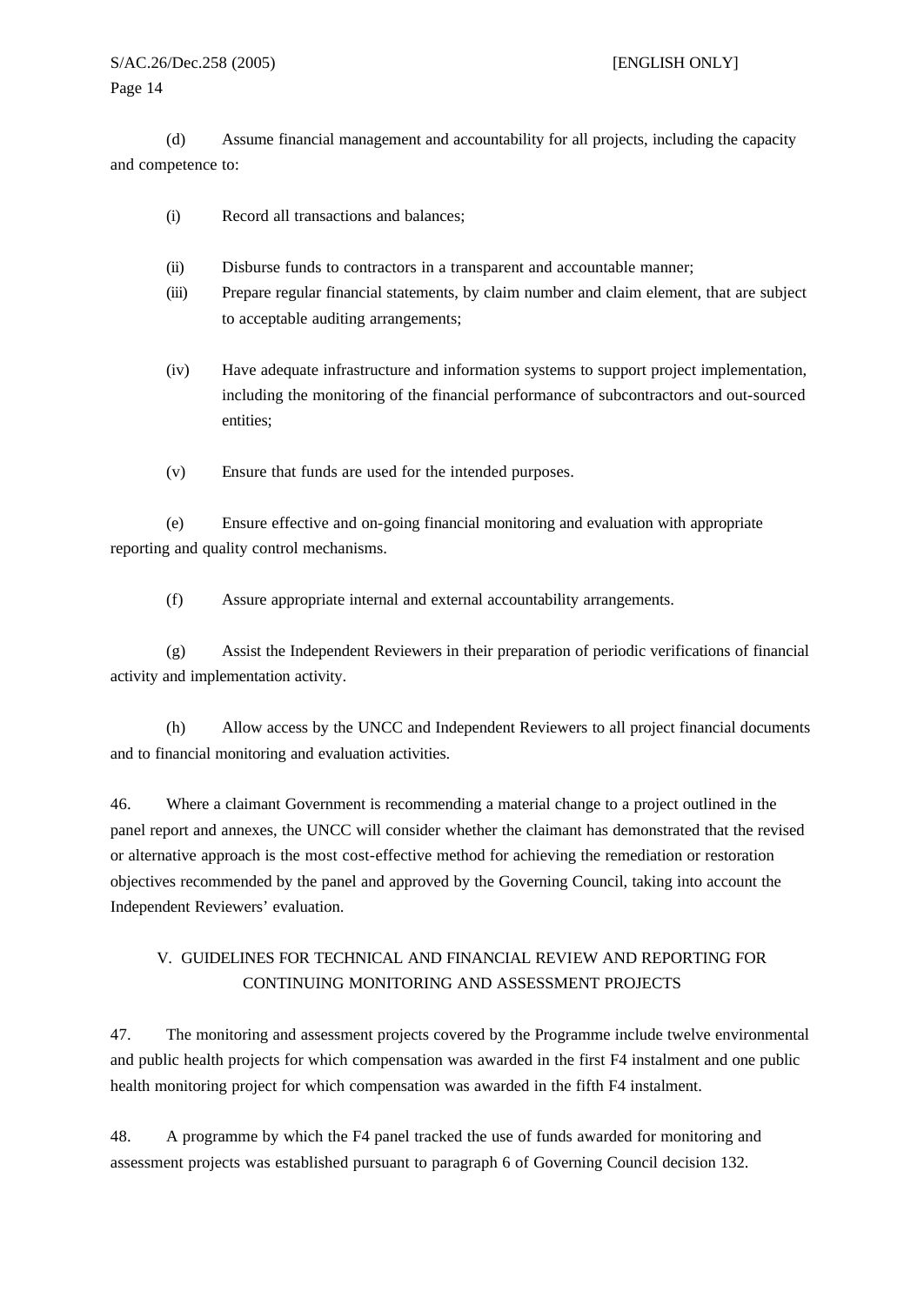Under this programme, claimant Governments were required to report on the use of funds awarded for environmental monitoring and assessment claims. Tracking of the use of funds by the F4 panel ended in March 2005 when the panel completed its review of the F4 claims. The agreement between the UNCC and the United Nations Environment Programme ("UNEP"), under which UNEP provided assistance to the panel, also came to an end at the same time.

49. At its fifty-sixth session in June 2005, the Governing Council adopted the recommendation set out in paragraphs 12 to 14 of the eighth report of the F4 panel of Commissioners concerning the tracking of the progress of environmental monitoring and assessment projects compensated pursuant to Governing Council decision 132. The recommendation of the panel was for the continuation of a number of on-going public health studies being conducted by the Governments of Kuwait and Saudi Arabia and several studies on natural resources damage that are being conducted by the Government of Kuwait. The Governing Council decided that, consistent with Governing Council decision 132, the claimant Governments would continue to submit periodic reports on the progress of these studies.

50. Final results of the monitoring and assessment projects produced by claimant Governments should be taken into consideration in tracking the use of award funds for environmental remediation and restoration activities, where appropriate.

51. The tracking mechanism for these continuing monitoring and assessment studies will operate as follows:

(a) Claimant Governments will submit periodic progress reports on the monitoring and assessment projects to the Independent Reviewers;

(b) Claimant Governments will certify, with each final monitoring and assessment report submitted to the Independent Reviewers, that the funds awarded for monitoring and assessment have been audited in accordance with the respective Government's generally accepted auditing standards, and will provide appropriate audit certifications;

(c) The Independent Reviewers will review progress reports submitted by claimant Governments from a financial perspective, and will report on financial and project status information to the UNCC. Before submitting their report on a project to the UNCC, the Independent Reviewers will seek answers to any questions raised by the report, through written and oral exchanges with the claimant Government concerned and, as necessary, site inspections. The Independent Reviewers' reports will include an evaluation of the progress of each project, taking into account expenditure on the project;

(d) The Independent Reviewers will review monitoring and assessment information submitted by claimant Governments from a scientific and technical perspective. The Independent Reviewers will evaluate the information produced by the monitoring and assessment projects, and report to the UNCC. The report shall indicate whether the Independent Reviewers are satisfied that the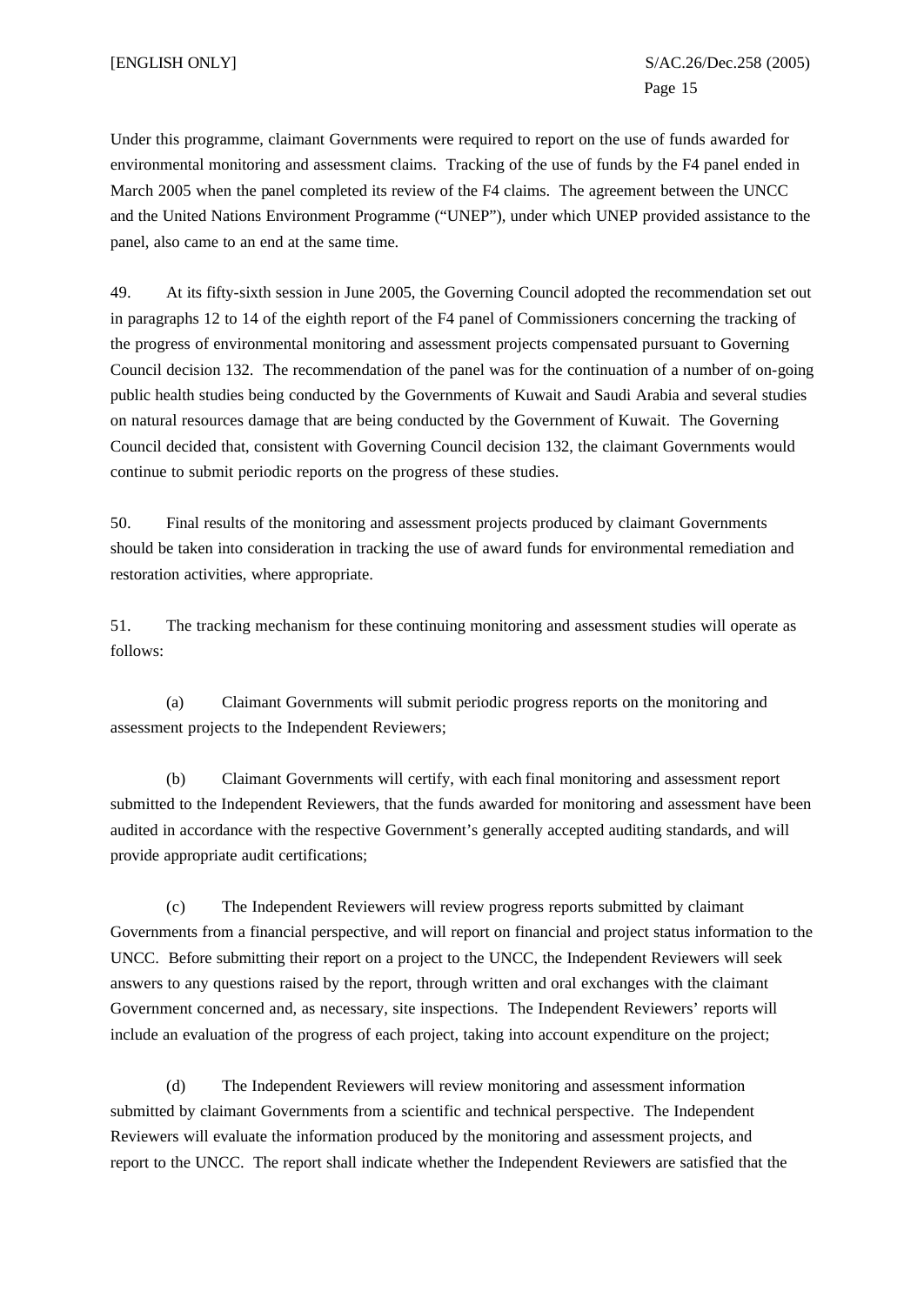claimant Government has spent the funds in a manner consistent with the approved plans, that interim results suggest continuation of the project is reasonable, and that no impediments have arisen that would jeopardize the successful completion of the project. As part of their review, the Independent Reviewers may use the environmental databank developed by UNEP containing the information submitted from the monitoring and assessment projects and maintained and updated by the claimant Governments;

(e) The UNCC may indicate any further issues that should be addressed by the Independent Reviewers. For example, the UNCC may direct the Independent Reviewers to seek clarifications of information submitted by the claimant Governments and any issues arising from such information;

(f) Taking into consideration all of the information provided to it, including any comments and views that it may have received from the Government of Iraq, the secretariat will report to the Governing Council, indicating whether, in its view, the funds awarded are being spent "on conducting the monitoring and assessment activities in a transparent and appropriate manner and that the funded projects remain reasonable monitoring and assessment activities", as required by decision 132. The secretariat will make such recommendations to the Governing Council, as it may consider necessary.

#### VI. OTHER MATTERS

#### A. Selection of Independent Reviewers

52. The UNCC's assessment of the reasonableness of proposed remediation and restoration projects will rely heavily on reports from the Independent Reviewers. Accordingly, the selection process for the Independent Reviewers should be such that it can guarantee the technical and financial qualifications and independence of the persons selected. The Reviewers should be selected with due regard to the need for a high level of professional expertise, experience and integrity. Each Independent Reviewer will act in his or her personal capacity, rather than as a representative of a government or an institution. A person selected as an Independent Reviewer shall not be involved in or have financial interests in any of the projects under the Follow-up Programme. An Independent Reviewer may not be associated with or have financial interest in any corporations or institutions that have contracts to carry out work on the projects under the Programme.

53. In reviewing the persons nominated by claimant Governments as Independent Reviewers, the UNCC will consider the following information for each person nominated, and may wish to contact potential candidates:

(a) A detailed curriculum vitae documenting the candidate's expertise and prominence in his or her field. The curriculum vitae should include a statement of the candidate's qualification and professional experience, interest in the specific areas of the relevant projects, and the candidate's potential contribution to the review process;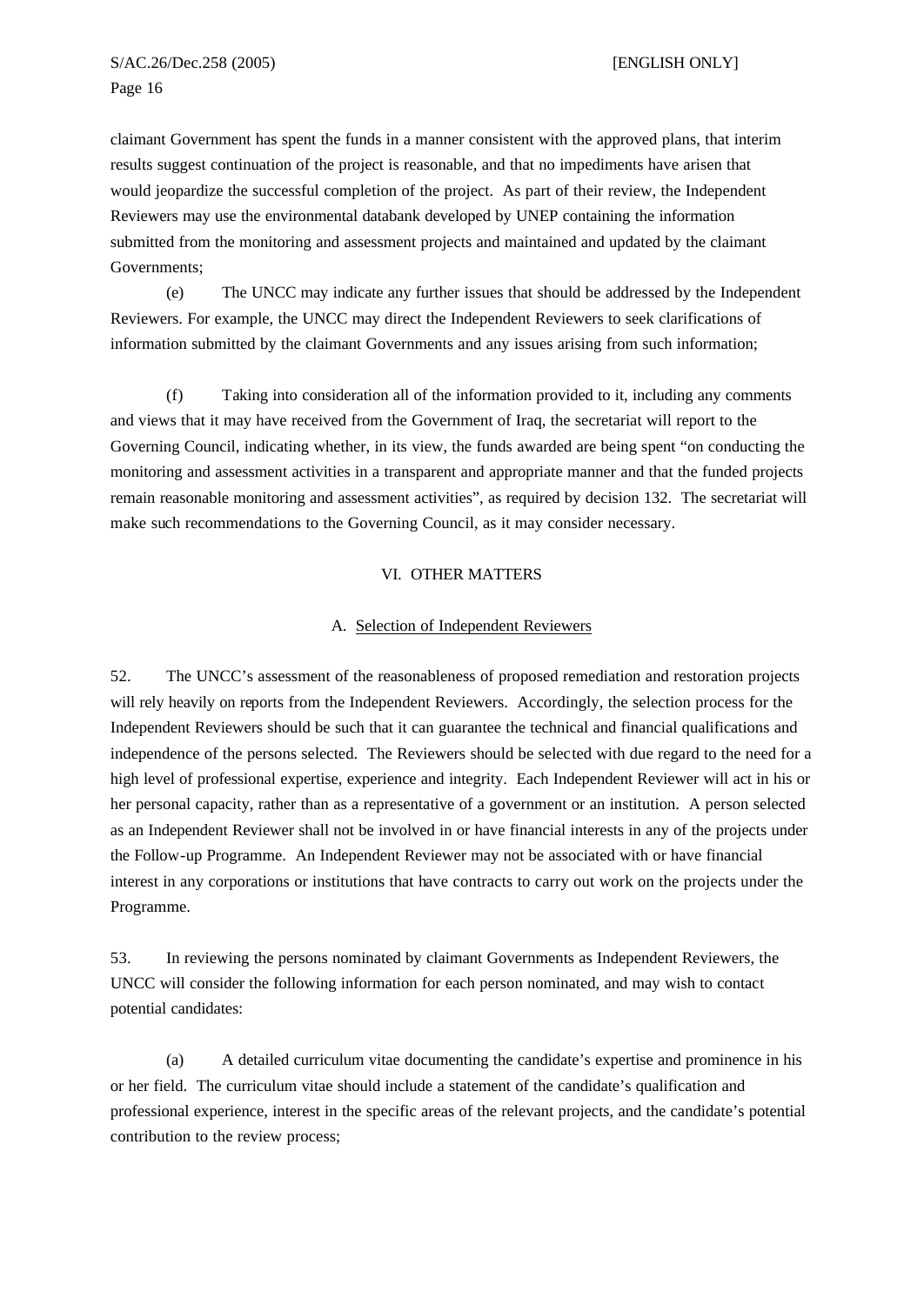(b) A signed statement that discloses any prior or actual organizational or financial relationship with the Governments or firms or individuals involved with the projects, or any other circumstances that are likely to give rise to actual or perceived justifiable doubts as to the candidate's impartiality or independence with respect to the prospective tasks. The statement should acknowledge that, if appointed, the Independent Reviewer will have an ongoing obligation to disclose to the UNCC any new circumstances likely to give rise to justifiable doubts as to his or her impartiality or independence.

54. In approving the claimant Governments' nominees, the UNCC will also consider the extent to which the persons proposed by the Government are likely, collectively, to provide the full range of expertise required to evaluate the projects. In principle, all projects will likely involve scientific, engineering, economic and financial issues. However, within these four broad categories, the specific types of expertise required will depend on the nature of the particular projects. For example, the experts required for marine restoration projects will probably be different from those needed for terrestrial projects.

#### B. Costs

55. A portion of the awards, as may be specified, may be used for the costs of the Follow-up Programme. Subject to a separate agreement between the UNCC and the claimant Governments, the relevant costs of the UNCC, including costs of experts to be retained, as necessary, to assist in project evaluation and reporting to the Governing Council, will be borne proportionally by the claimant Governments as part of the Follow-up Programme costs. In the evaluation of the projects, the UNCC will use such funds proportionally with respect to projects of each claimant Government. Should the costs related to the projects of a particular claimant Government exceed the amount available, the additional costs will be borne by that Government.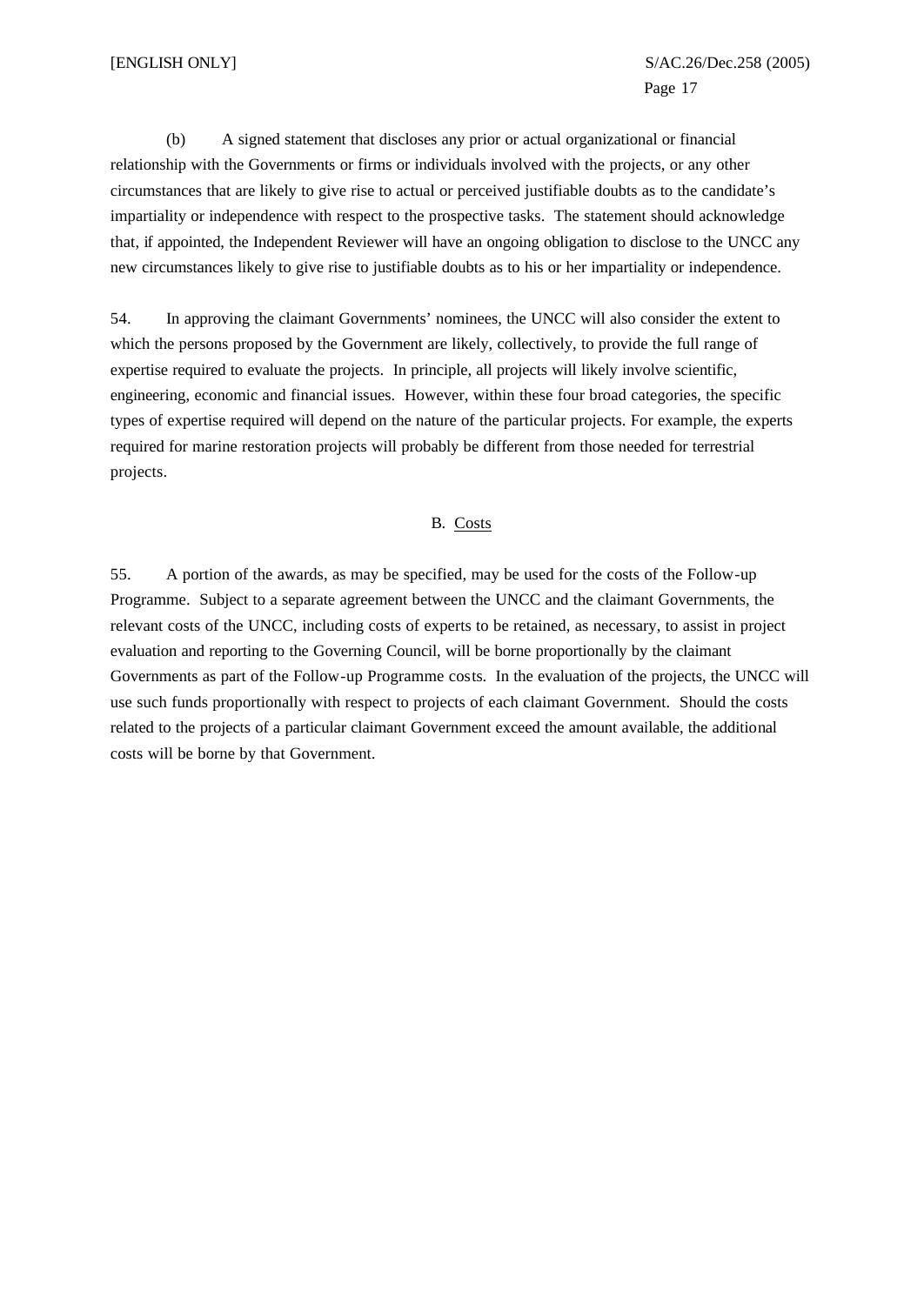## Annex I

# F4 PROJECTS FOR FOLLOW-UP PROGRAMME

| Claimant<br>country | F4<br>instalment | number  | UNCC claim Subject matter of claim elements in follow-<br>up programme         | Amount awarded for project<br>in follow-up programme |
|---------------------|------------------|---------|--------------------------------------------------------------------------------|------------------------------------------------------|
| Iran                | F4(4)            | 5000456 | Remediation of damage to rangelands<br>resulting from the presence of refugees | \$188,760                                            |
|                     | F4(5)            | 5000394 | Monitoring incidence of cancers                                                | \$332,200                                            |
|                     |                  |         | \$520,960                                                                      |                                                      |

| Claimant<br>country | F4<br>instalment    | number  | UNCC claim Subject matter of claim elements in follow-up Amount awarded for project<br>programme | in follow-up programme |
|---------------------|---------------------|---------|--------------------------------------------------------------------------------------------------|------------------------|
| Jordan              | F4(5)               | 5000304 | Cooperative rangeland management<br>programme                                                    | \$160,582,073          |
|                     | <b>Total Jordan</b> |         |                                                                                                  | \$160,582,073          |

| Claimant<br>country | F4<br>instalment | number                        | UNCC claim Subject matter of claim elements in follow-up<br>programme                                                                                                  | Amount awarded for project<br>in follow-up programme |
|---------------------|------------------|-------------------------------|------------------------------------------------------------------------------------------------------------------------------------------------------------------------|------------------------------------------------------|
|                     | F4(1)            | 5000398                       | Oiled shoreline technology assessment                                                                                                                                  | \$8,237,792                                          |
|                     |                  | 5000432                       | Oil lake contamination and treatment<br>technology assessment                                                                                                          | \$10,484,988                                         |
|                     |                  | 5000433                       | Technology assessment for restoration of<br>desert surface damaged by military<br>fortifications: field studies of revegetation<br>methods                             | \$160,344                                            |
|                     |                  | 5000434                       | Technology assessment for restoration of<br>desert surface damaged by oil, fires and fire<br>fighting: ecological assessment, pilot testing<br>of revegetation methods | \$7,246,880                                          |
|                     |                  | 5000403                       | Public Health - Establishment and operation<br>of a data repository and exposure registry for<br>five years                                                            | \$6,763,546                                          |
|                     |                  | 5000404                       | Public Health - Human health risk assessment                                                                                                                           | \$1,150,771                                          |
| Kuwait              |                  | 5000405                       | Public Health - Long-term health impacts                                                                                                                               | \$4,846,396                                          |
|                     |                  | 5000406                       | Public Health - Clinical monitoring program                                                                                                                            | \$7,278,268                                          |
|                     |                  | 5000407                       | Public Health - Human health assessment<br>survey                                                                                                                      | \$770,190                                            |
|                     |                  | <b>Subtotal Kuwait F4 (1)</b> | \$46,939,175                                                                                                                                                           |                                                      |
|                     | F4(3)            | 5000256                       | Remediation of damage to groundwater<br>resources                                                                                                                      | \$41,531,463                                         |
|                     |                  | 5000450                       | - Remediation of areas damaged by<br>military fortifications                                                                                                           | \$9,019,717                                          |
|                     |                  |                               | - Remediation of areas in and around<br>wellhead pits                                                                                                                  | \$8,252,657                                          |
|                     |                  |                               | - Remediation of areas damaged by<br>tarcrete                                                                                                                          | \$166,513,110                                        |
|                     |                  |                               | - Revegetation of damaged terrestrial<br>ecosystems                                                                                                                    | \$460,028,550                                        |
|                     |                  |                               |                                                                                                                                                                        | \$643,814,034                                        |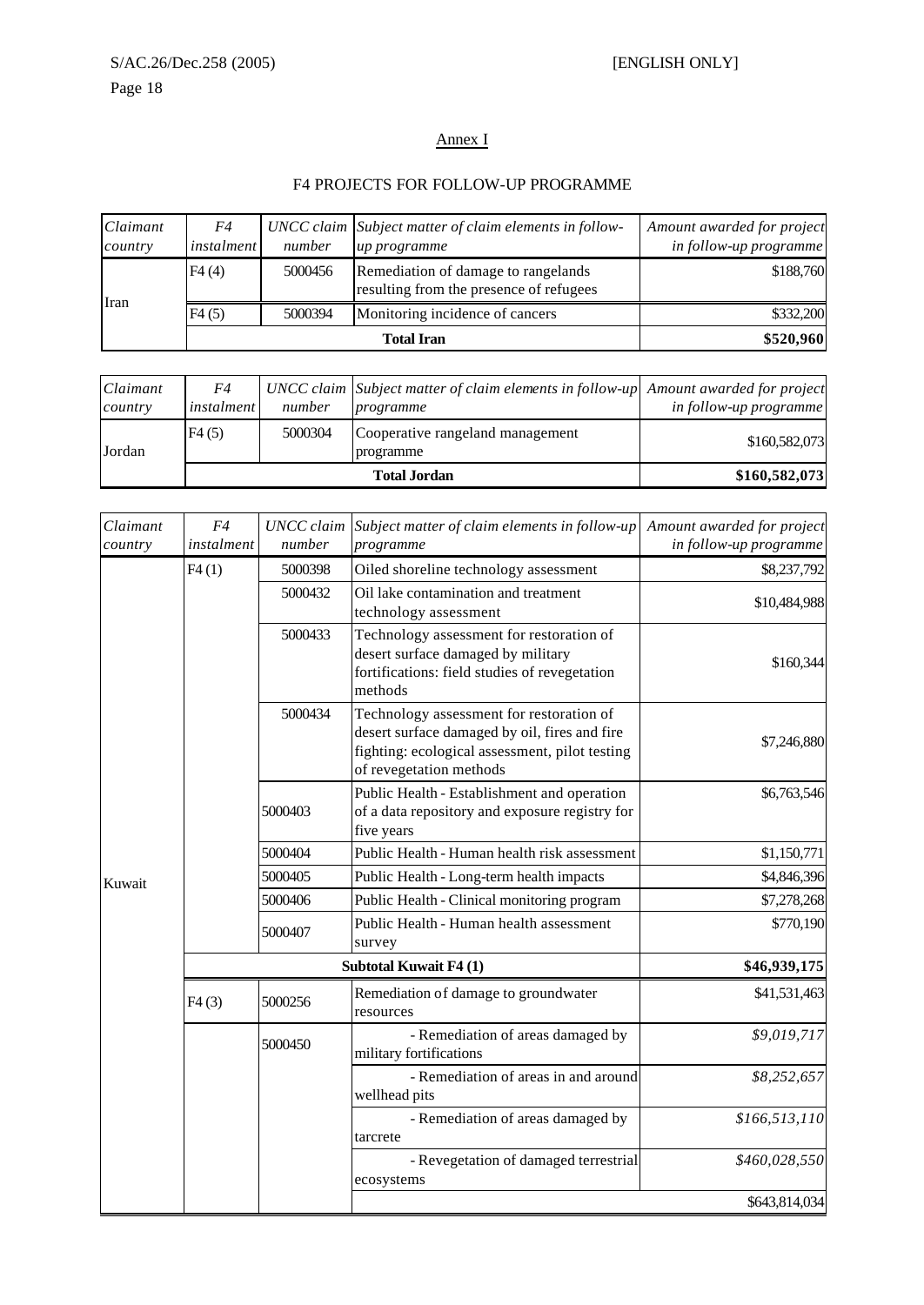| Claimant<br>country   | F4<br>instalment | <b>UNCC</b> claim<br>number                | Subject matter of claim elements in follow-up<br>programme                                             | Amount awarded for project<br>in follow-up programme |
|-----------------------|------------------|--------------------------------------------|--------------------------------------------------------------------------------------------------------|------------------------------------------------------|
| Kuwait<br>(continued) | F4(4)            | 5000259                                    | Remediation of damage to marine and coastal<br>resources                                               | \$3,990,152                                          |
|                       |                  | 5000466                                    | Remediation of damage at open burning/open<br>detonation sites                                         | \$162,259                                            |
|                       |                  | 5000454                                    | - Remediation of areas damaged by<br>oil lakes, oil-contaminated piles, oil trenches<br>and oil spills | \$1,975,985,580                                      |
|                       |                  |                                            | - Revegetation of damaged terrestrial<br>ecosystems                                                    | \$283,300,389                                        |
|                       |                  |                                            |                                                                                                        | \$2,259,285,969                                      |
|                       | F4(5)            | 5000460                                    | Compensatory project for shoreline resources                                                           | \$7,943,030                                          |
|                       |                  | Subtotal Kuwait F4 $(3)$ , $(4)$ and $(5)$ | \$2,956,726,907                                                                                        |                                                      |
|                       |                  |                                            | \$3,003,666,082                                                                                        |                                                      |

| Claimant<br>country | F4<br>instalment | <b>UNCC</b> claim<br>number               | Subject matter of claim elements in follow-up<br>programme                                                         | Amount awarded for project<br>in follow-up programme |
|---------------------|------------------|-------------------------------------------|--------------------------------------------------------------------------------------------------------------------|------------------------------------------------------|
|                     | F4(1)            | 5000414                                   | Public Health - Data repository/Exposure<br>Registry                                                               | \$12,590,100                                         |
|                     |                  | 5000416                                   | Public Health - Long-term health studies                                                                           | \$5,106,058                                          |
|                     |                  | 5000417                                   | Public Health - Clinical Monitoring Program                                                                        | \$7,162,958                                          |
|                     |                  | 5000418                                   | Public Health - Human Health Survey                                                                                | \$611,177                                            |
| Saudi<br>Arabia     |                  | Subtotal Saudi Arabia F4 (1)              | \$25,470,293                                                                                                       |                                                      |
|                     | F4(3)            | 5000451                                   | Remediation of damage to coastal resources                                                                         | \$463,319,284                                        |
|                     | F4(4)            | 5000455                                   | Remediation of damage to terrestrial<br>resources resulting from military<br>encampments, fortifications and roads | \$618,974,433                                        |
|                     |                  | 5000465                                   | Remediation of damage to marine resources                                                                          | \$6,172,274                                          |
|                     | F4(5)            | 5000463                                   | Compensatory project for intertidal shoreline<br>habitats                                                          | \$46,113,706                                         |
|                     |                  | Subtotal Saudi Arabia F4 (3), (4) and (5) | \$1,134,579,697                                                                                                    |                                                      |
|                     |                  | <b>Total Saudi Arabia</b>                 | \$1,160,049,990                                                                                                    |                                                      |